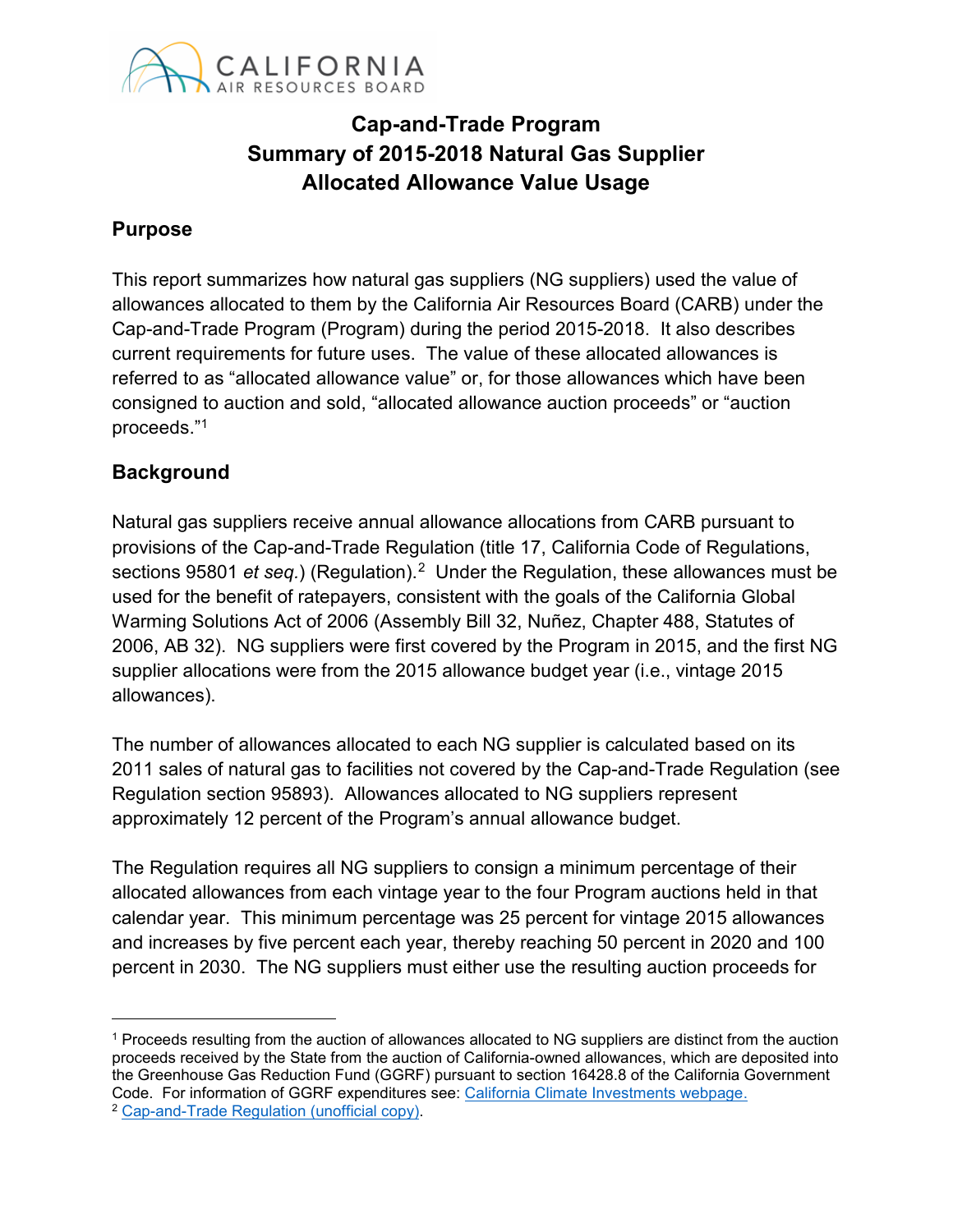programs to reduce greenhouse gas (GHG) emissions or return the proceeds to ratepayers as non-volumetric rebates.

NG suppliers may use their remaining allowances (those not consigned to auction) directly for compliance with the Cap-and-Trade Program. These allowances satisfy a portion of the NG supplier's compliance obligation, thus reducing the NG supplier's cost of compliance with the Program.

POUs are owned and operated by city governments and are much smaller than IOUs. POUs are owned and operated by city governments and are much smaller than IOUs.<br>The governing boards of POUs determine how to use their allocated allowances in CARB allocates allowances to two types of NG suppliers that together provide all natural gas supplied in California: investor-owned companies (IOU) and municipally owned gas utilities (POU or publicly owned NG supplier). IOUs include the largest NG suppliers in the State and are subject to oversight by the California Public Utilities Commission (CPUC), including with respect to how they use their allocated allowances. accordance with the requirements in the Regulation.

# **CARB Reporting Requirements and This Summary Report**

 on its use of allocated allowance value during the prior calendar year. The NG supplier how those uses were consistent with the requirements of the Regulation. This The Regulation requires each NG supplier to report to CARB by June 30 of each year must describe how allocated allowance value was used during the calendar year and information, supplemented by information from CPUC and legislative requirements, forms the basis of this report.

The "IOU Use of 2015-2018 Allocated Allowance Value" section of this report summarizes IOU use of allowance value allocated for 2015 through 2018, based on reporting to CARB and CPUC. About two-thirds of the allowance value allocated to IOUs for these years was used to reduce Program compliance costs, and about onethird was returned to residential ratepayers.

The "Municipal Gas Utility Use of 2015-2018 Allocated Allowance Value" section of this document summarizes the individual POU use of allowance value reports submitted to CARB. Municipally owned gas utilities have used over half of their allocated allowance value to reduce Program compliance costs and have spent some on energy efficiency and transportation electrification projects. Much of their allocated allowance value remained unspent as of January 1, 2019.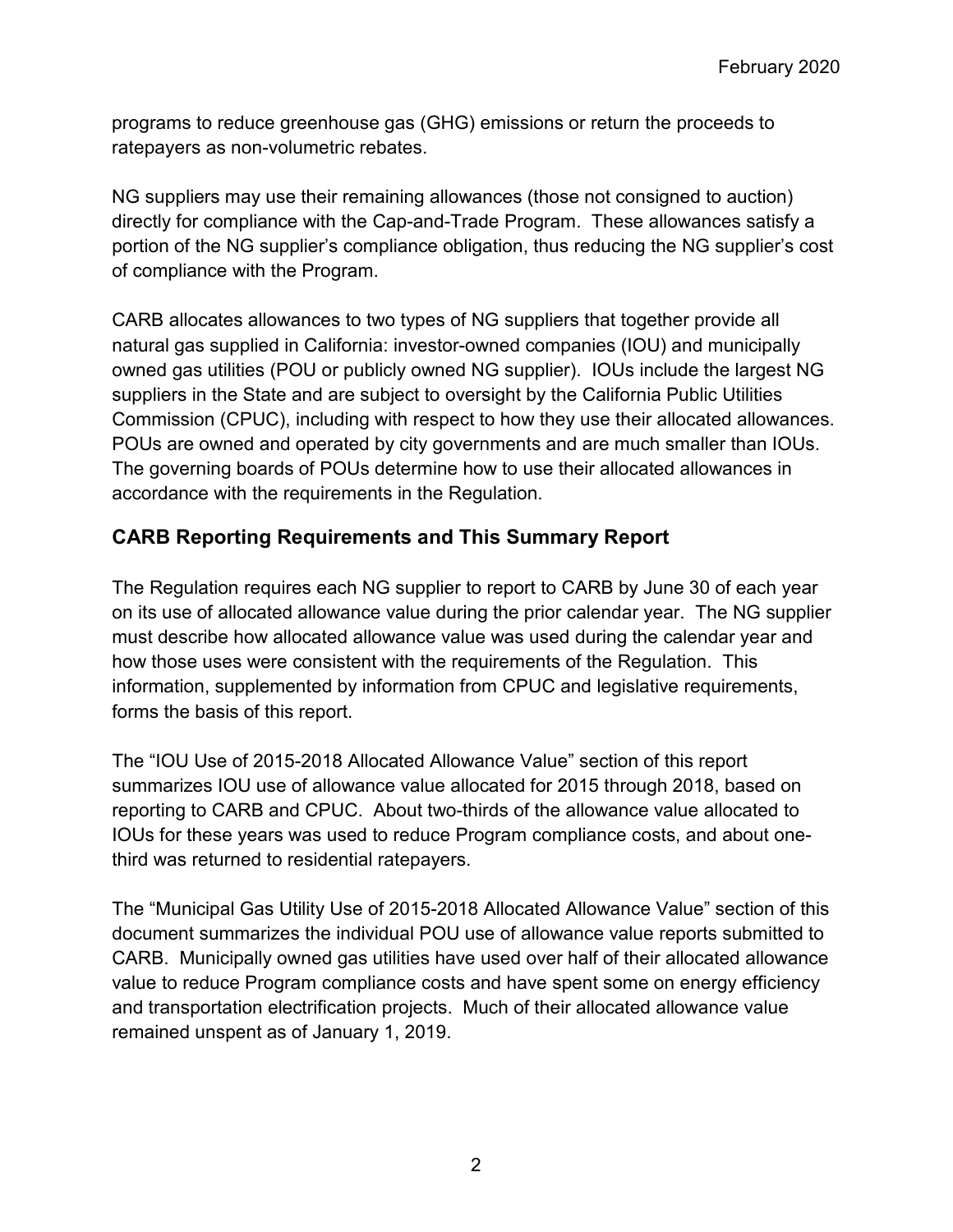### **IOU Use of 2015-2018 Allocated Allowance Value**

There are four investor-owned natural gas suppliers (investor-owned NG supplier, or IOU) in California: Southern California Gas Company, Pacific Gas and Electric Company, San Diego Gas and Electric Company, and Southwest Gas Corporation. Together, the four IOUs account for almost all retail natural gas sales in California, and they receive about 98 percent of allowances allocated to NG suppliers. The total value of vintage 2018 allowances that CARB allocated to IOUs in October 2017 was approximately 626 million dollars.

IOUs used part of their allocated allowance value each year to reduce their Program costs by directly depositing the allocated allowances for compliance. For 2015-2017, their remaining allocated allowance value, less a small amount used for administration and outreach, was netted against remaining GHG costs (i.e., Program compliance costs) for those years. Starting in 2018, their remaining allocated allowance value (after depositing some allowances for direct compliance) has been used to provide annual rebates to residential ratepayers. These rebates will be reduced in 2020 through 2023 so that a portion of proceeds can be used for building decarbonization programs.

IOU use of allocated allowance value is largely directed by CPUC's Decision 15-10- 0[3](#page-2-0)2,<sup>3</sup> Decision 18-03-017,<sup>[4](#page-2-1)</sup> and Resolution G-3565<sup>5</sup>. The use of auction proceeds for building decarbonization is required by Senate Bill (SB) 1477 (Stern, 2018) and will be directed within Proceeding R.19-01-011, which is ongoing as of February 2020. [6](#page-2-3)

 CARB as well as data provided by CPUC. Each category of allowance value use shown in Figure 1 is described later in this report. The data presented in Figure 1 are Figure 1 shows the use of value from allocated vintage 2015-2018 allowances for all IOUs. The information presented in Figure 1 is based on the IOU annual reports to available in [a spreadsheet.](https://ww3.arb.ca.gov/cc/capandtrade/allowanceallocation/ng_uofavtables.xlsx) 

<span id="page-2-0"></span> $^3$  Decision Adopting Procedures Necessary for Natural Gas Corporations to Comply with the California  $\,$ Program), (D.) 15-10-032 (October 2015). CPUC Decision 15-10-032. Cap on Greenhouse Gas Emissions and Market-Based Compliance Mechanisms (Cap-and-Trade

<span id="page-2-1"></span><sup>&</sup>lt;sup>4</sup> Decision Modifying Decision 15-10-032, (D.) 1[8-03-017 \(March 201](http://docs.cpuc.ca.gov/PublishedDocs/Published/G000/M327/K039/327039698.PDF)8). [CPUC Decision 18-03-017.](http://docs.cpuc.ca.gov/PublishedDocs/Published/G000/M212/K370/212370733.PDF)<br><sup>5</sup> Resolution G-3565 (February 6, 2020). CPUC <u>Resolution G-3565</u>.<br><sup>6</sup> See [CPUC Building Decarbonization webpage.](https://www.cpuc.ca.gov/BuildingDecarb/)

<span id="page-2-2"></span><sup>&</sup>lt;sup>5</sup> Resolution G-3565 (February 6, 2020). CPUC Resolution G-3565.

<span id="page-2-3"></span>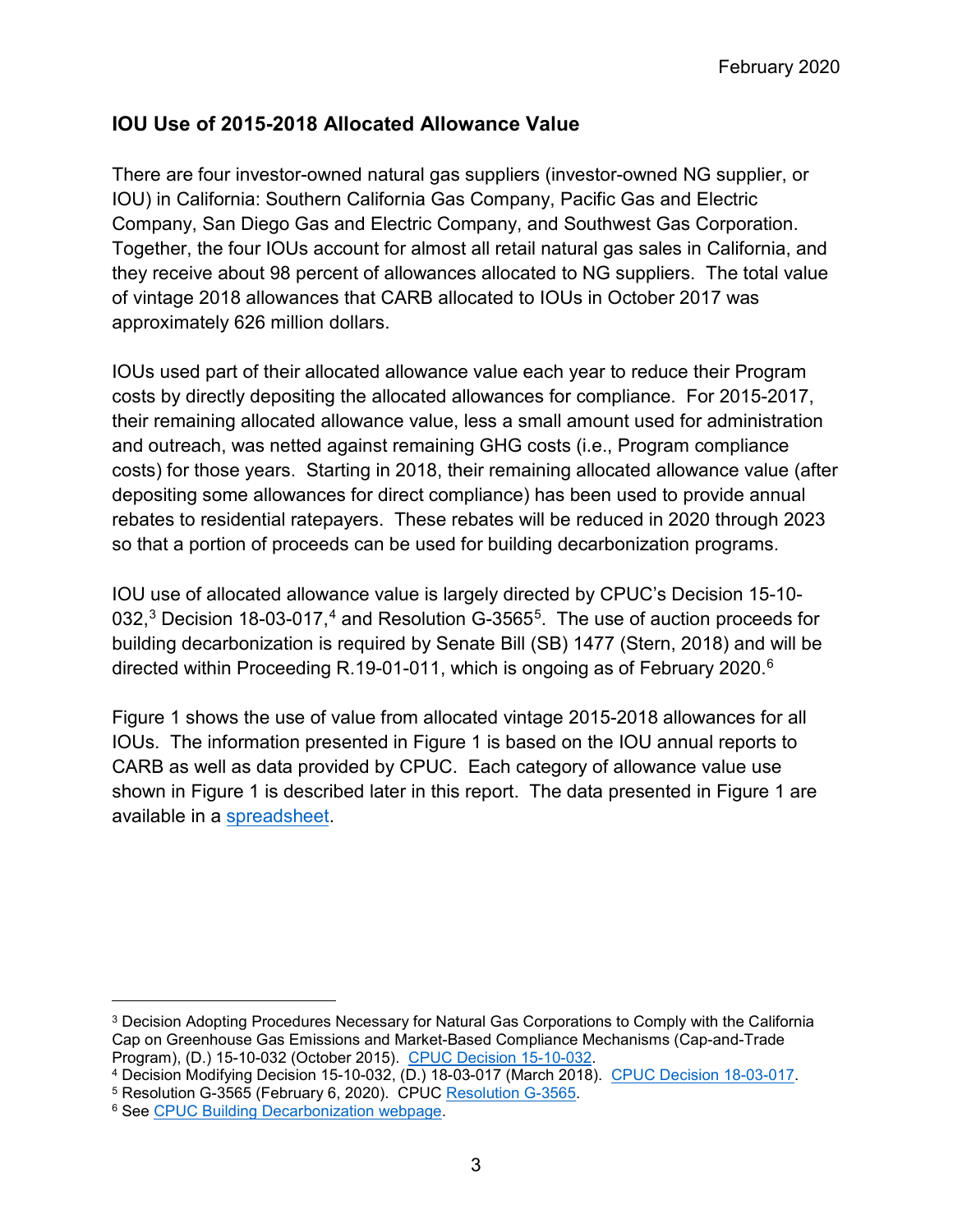

**Figure 1.** IOU Use of 2015-2018 Allocated Allowance Value (\$2.36 billion).**[7](#page-3-0)** 

 Figure 1 shows that of the vintage 2015-2018 allowance value allocated to investor- households as annual Climate Credits. Two percent remained unspent due to use of forecasts when calculating per-household Climate Credits. $^8$ owned NG suppliers, 67 percent was used directly for Program compliance and 19 percent was netted against 2015-2017 GHG costs. After a small percentage was used to cover outreach and administrative costs, 12 percent was returned to residential

<span id="page-3-0"></span><sup>&</sup>lt;sup>7</sup> The slice too small to be labeled is 0.2 percent expended on administrative and outreach costs. The amounts in this figure include accrued interest on auction proceeds prior to the distribution of proceeds to ratepayers. Data for Southern California Gas Company and San Diego Gas and Electric Climate Credits and netting of 2015-2017 costs are based on reporting to CPUC. These NG suppliers' Climate Credits and netting were delayed until 2019 and were therefore not included in their 2018 reporting submitted to CARB. For more information, see the CARB Protest of Advice Letter 5293-B and [CPUC Resolution G-](http://docs.cpuc.ca.gov/PublishedDocs/Published/G000/M264/K362/264362353.PDF)[3547.](http://docs.cpuc.ca.gov/PublishedDocs/Published/G000/M264/K362/264362353.PDF)

<span id="page-3-1"></span><sup>&</sup>lt;sup>8</sup> This amount will be trued up by including it in the amount available for distribution to ratepayers in subsequent years.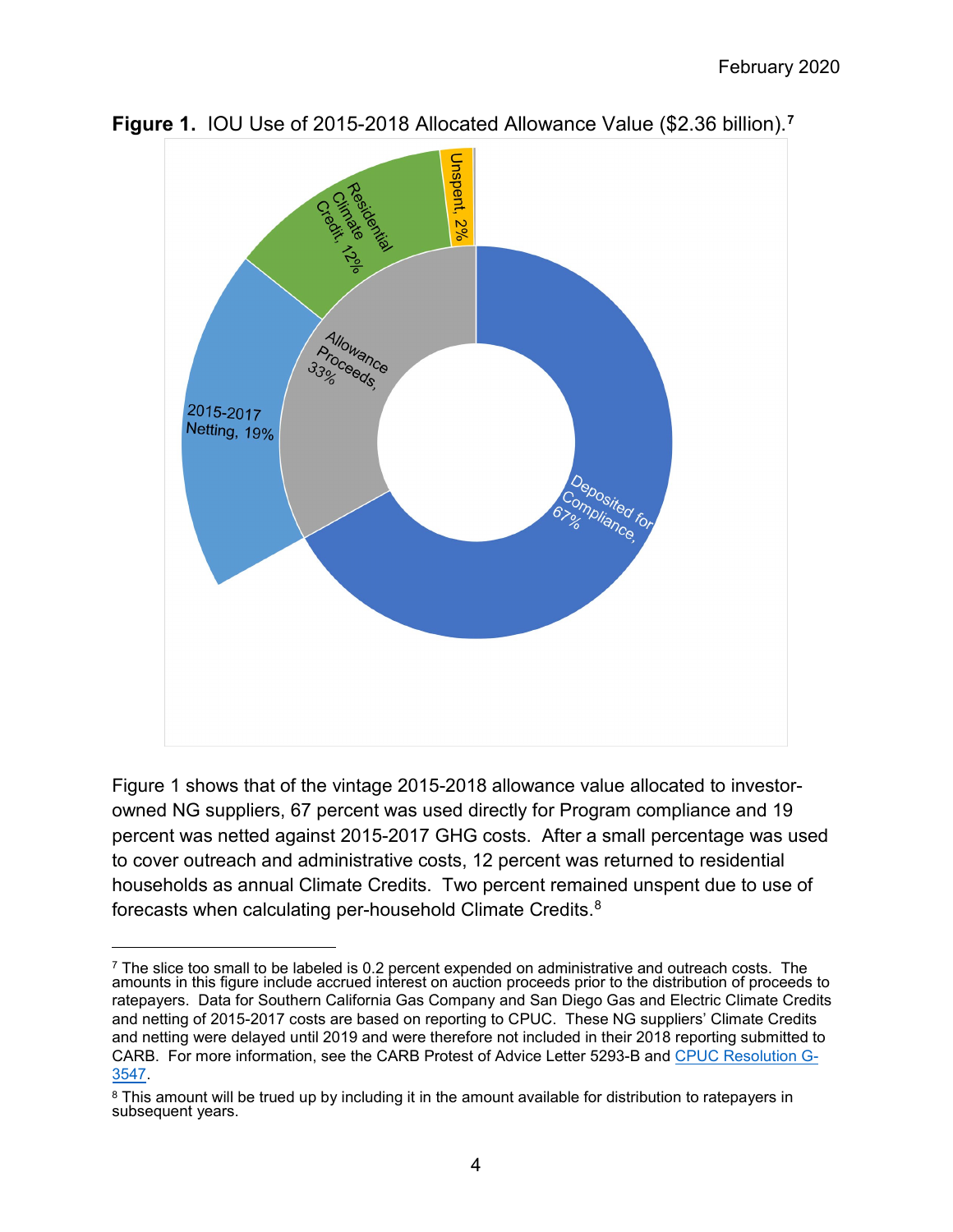# *Allowances Deposited for Program Compliance*

 Per CPUC direction in Decision 15-10-032, all investor-owned NG suppliers deposit into CARB to partially fulfill the NG suppliers' compliance obligations under the Program, thereby reducing their compliance costs. The percentage of allowances allocated to IOUs that were deposited for compliance was 75 percent in 2015, 70 percent in 2016, 65 percent in 2017, and 60 percent in 2018. their compliance accounts the maximum number of allocated allowances that is allowed by the Regulation (section 95893(b), Table 9-5). These allowances are surrendered to

#### *Auction Proceeds Netted Against 2015-2017 Program Compliance Costs*

 had received from the sale of vintage 2015-2017 allocated allowances against the costs any remaining auction proceeds for each IOU were included in the next residential In 2018, CPUC Decision 18-03-017 directed each IOU to net the auction proceeds it it incurred in purchasing allowances for 2015-2017 GHG emissions. After this netting, Climate Credits, and any remaining deficit was included in subsequent GHG costs.

# *Residential Climate Credits*

 CPUC Decision 18-03-017 also directed all IOUs' 2018 auction proceeds (except for administration and outreach expenditures), and most proceeds from subsequent years, to be used for annual rebates to residential ratepayers. These credits are referred to as in April. [9](#page-4-0) Table 1 shows the Climate Credits provided by each IOU to date. California Climate Credits to mirror the semi-annual credits electric IOU ratepayers have received since 2014. For each IOU, all auction proceeds not used for the other purposes listed below (i.e., administration, outreach, and building decarbonization programs) are divided equally among that IOU's residential customers and returned to each residential customer as an on-bill annual California Climate Credit. These annual credits first appeared on customer bills in October 2018 and have since been distributed

<span id="page-4-0"></span><sup>&</sup>lt;sup>9</sup> See [CPUC California Climate Credit webpage.](http://www.cpuc.ca.gov/ClimateCredit/)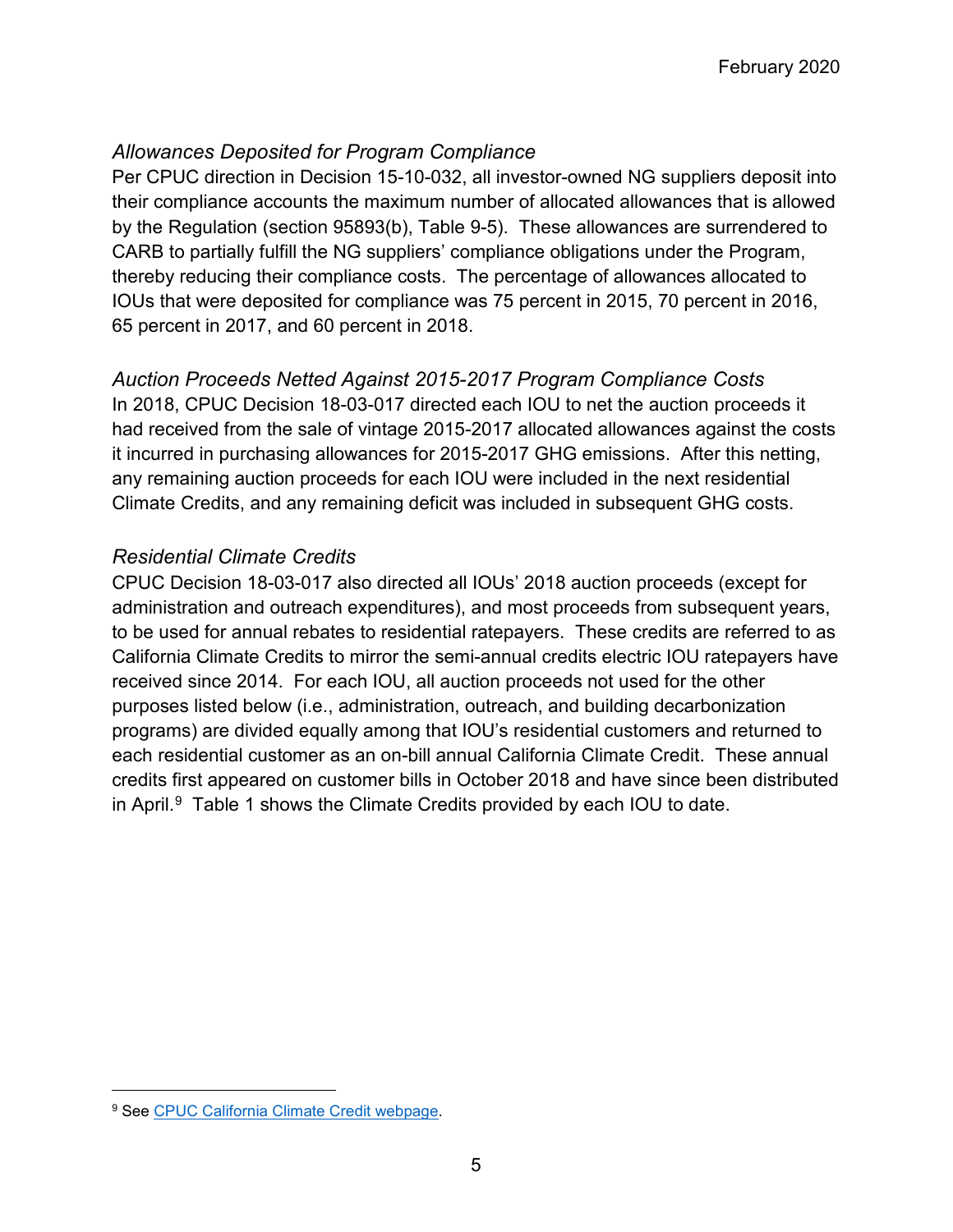| <b>NG Supplier</b> | 2015-2017 Use of<br><b>Auction Proceeds</b> | 2018 Climate<br>Credit# | 2019 Climate<br>Credit |
|--------------------|---------------------------------------------|-------------------------|------------------------|
| PG&E               | netted against costs                        | \$29.85                 | \$25.45                |
| <b>SoCalGas</b>    | netted against costs                        | $$26.22*$               | \$24.01                |
| Southwest Gas      | netted against costs                        | \$22.38                 | \$24.86                |
| SDG&E              | netted against costs                        | $$15.42*$               | \$18.52                |

#### **Table 1. Investor-Owned NG Supplier Climate Credits to Date**

# 2018 Climate Credits include any remaining auction proceeds after netting 2015-2017 auction proceeds against 2015-2017 Program compliance costs. Issued October 2018.

\* The 2018 credits for Southern California Gas Company and San Diego Gas and Electric were held and distributed in April 2019 in combination with the 2019 credits.

#### *Administration and Outreach*

 Administrative and outreach costs include the costs of delivering Climate Credits and each year. Each IOU spent between 0.1 and 0.8 percent of its 2015-2018 auction proceeds on administrative and outreach costs, for a total of 0.2 percent across all investor-owned NG suppliers as described in the footnote to Figure 1 above. the costs of conducting outreach for allowed uses of auction proceeds as expended in

#### *Building Decarbonization*

 TECH aims to electrify space and water heating, especially in existing buildings. The Proceeding R.19-01-011.<sup>[10](#page-5-0)</sup> For 2020, as directed by CPUC Resolution G-3565, each allowances. The auction proceeds that fund BUILD and TECH were directed to residential Climate Credits in previous years. \$50 million represents about 15 percent SB 1477 requires the use of a portion of IOU allocated allowance auction proceeds for building decarbonization programs. The statute requires that, starting in 2020, \$50 million total in IOU auction proceeds be contributed annually for four years to two building decarbonization programs: the Building Initiative for Low-Emissions Development (BUILD) Program and the Technology and Equipment for Clean Heating (TECH) Initiative. BUILD will focus on increasing electrification in new buildings and programs are defined by legislation and will be further delineated within CPUC investor-owned NG supplier will contribute their share of auction proceeds to these programs in proportion to their share of total investor-owned NG supplier allocated of annual investor-owned NG supplier auction proceeds.<sup>[11](#page-5-1)</sup>

<span id="page-5-1"></span><span id="page-5-0"></span>

<sup>&</sup>lt;sup>10</sup> See <u>CPUC Building Decarbonization webpage</u>.<br><sup>11</sup> Based on 2020 proceeds assuming all allowances sell at the floor price.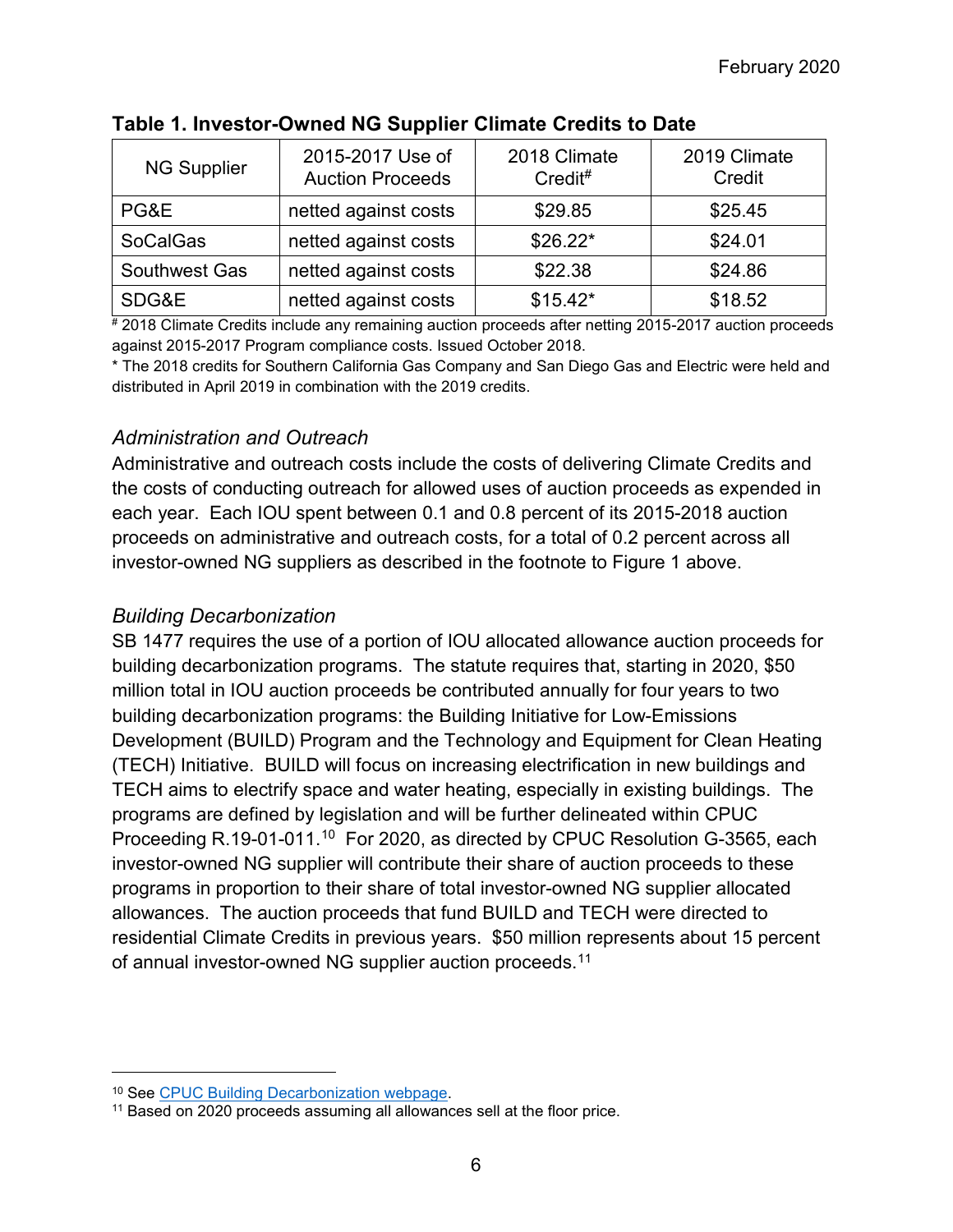# **Municipal Gas Utility Use of 2015-2018 Allocated Allowance Value**

 cities of Long Beach, Palo Alto, and Vernon. POUs provide a small fraction of the total the allowances allocated to all NG suppliers. The Regulation places the same suppliers. POUs are not subject to CPUC direction or the requirements of SB 1477. California's three municipal gas utilities (publicly owned NG supplier, or POU) are the natural gas consumed in the State, and in aggregate they receive about two percent of requirements on their use of allocated allowance value as on investor-owned NG

 Figure 2 (below) shows the use of value from allocated vintage 2015-2018 allowances reports to CARB. The data presented in Figure 2 are available in a <u>spreadsheet</u>. Also included in this spreadsheet is a list of each use of allocated vintage 2015-2018 for all POUs. The information presented in Figure 2 is based on the POU annual allowance value reported by a POU.

 suppliers, 54 percent was used directly for Program compliance, 14 percent was used activities, and 30 percent remains unspent. Energy efficiency and electrification residential energy efficiency outreach, and installing electric vehicle charging stations. Figure 2 shows that of the 2015-2018 allowance value allocated to publicly owned NG to purchase allowances, two percent was used for energy efficiency and electrification activities have included installing LED streetlights, industrial efficiency activities, Most of each POU's allocated allowance auction proceeds remains unspent.

Data shown in this report's figures are available in a table in Microsoft Excel format at the NG Supplier Use of Allocated Allowance Value [web page.](https://ww3.arb.ca.gov/cc/capandtrade/allowanceallocation/edu-ng-allowance-value.htm)